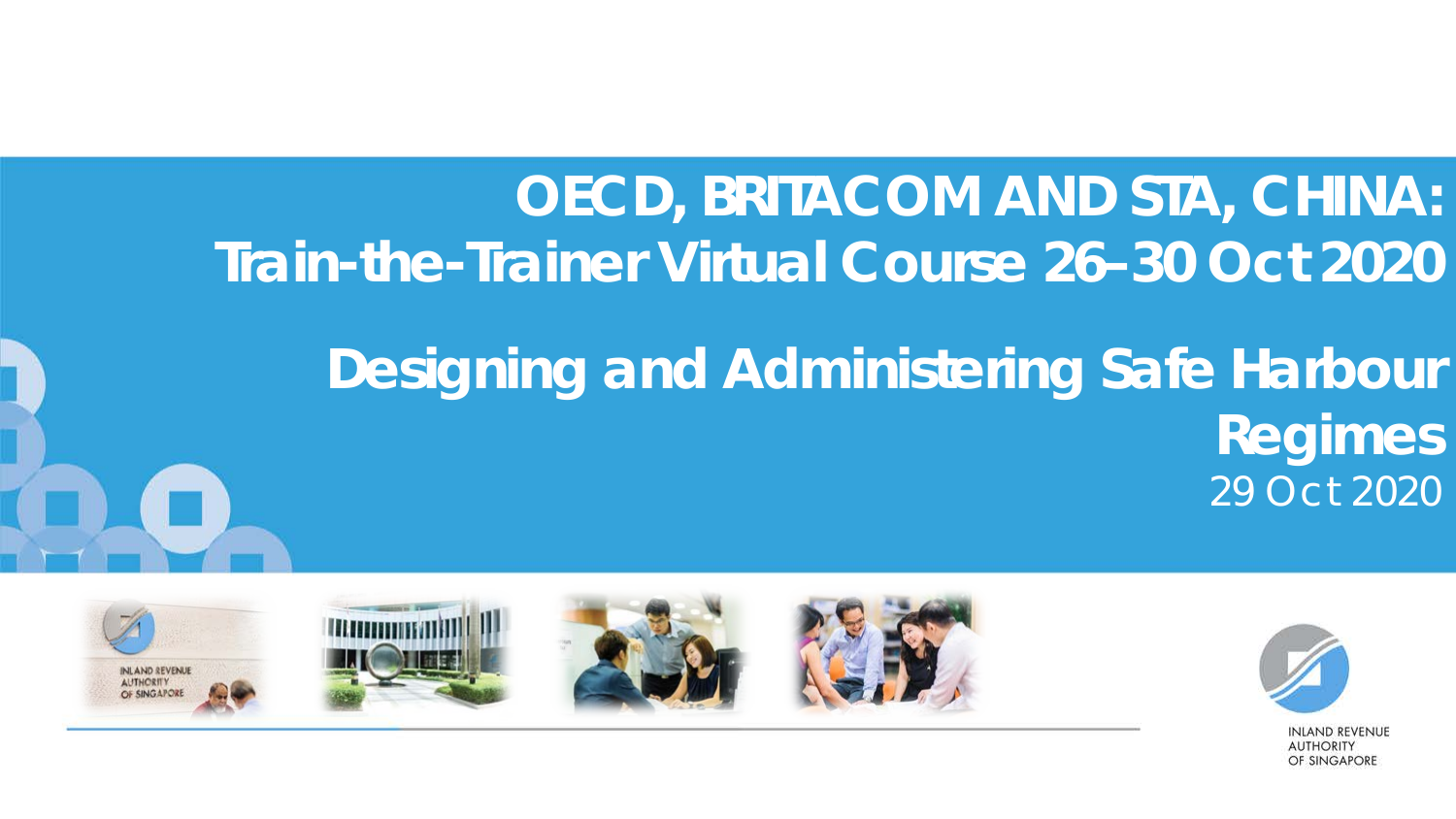

- Singapore's Transfer Pricing (TP) Framework
- TP Guidance on Related Party Services
	- Experiences from audit cases
- TP Guidance on Related Party Loans
	- Experiences from audit cases
- Transfer Pricing Documentation
	- Exemption thresholds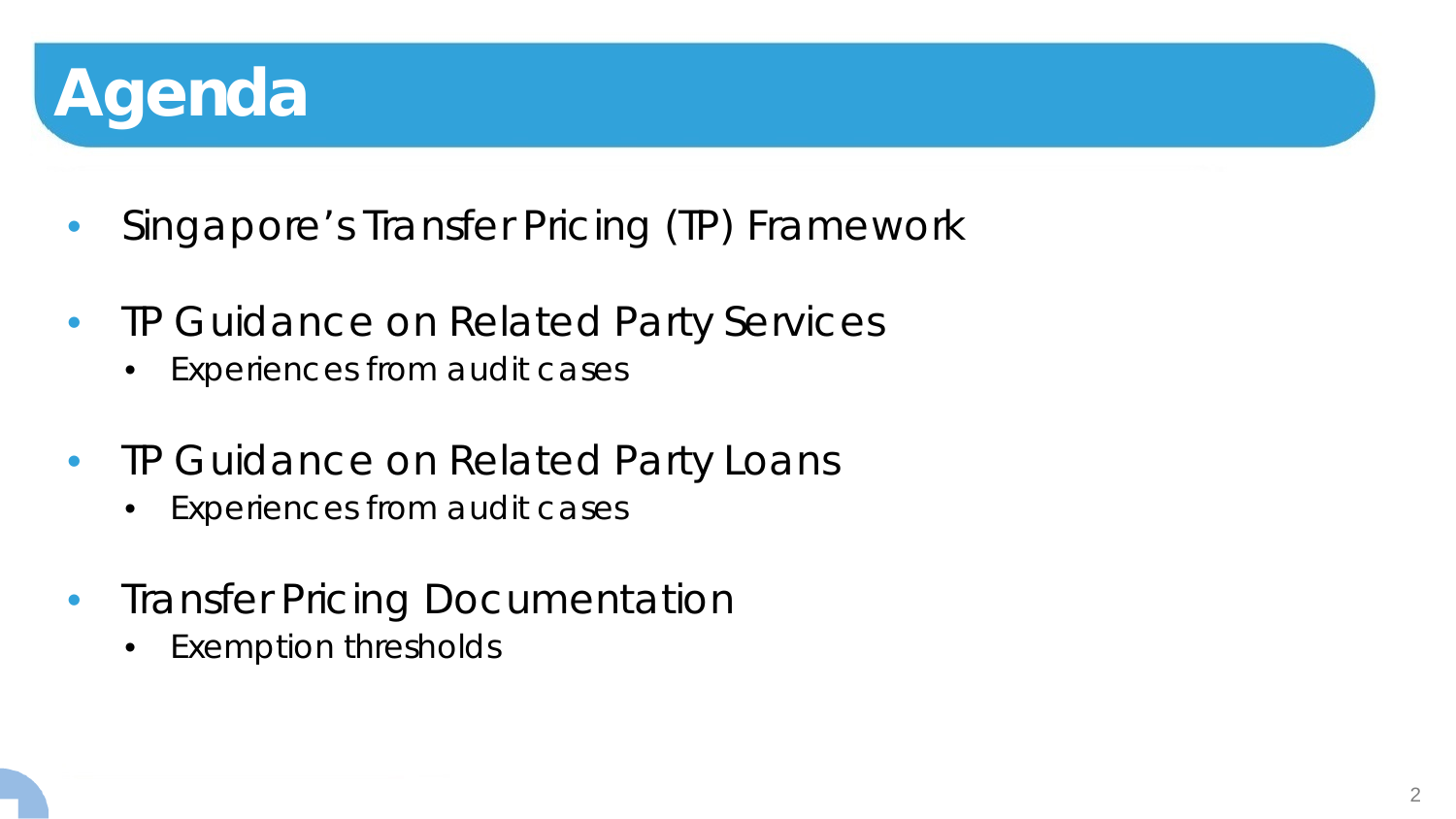# **Singapore's Transfer Pricing (TP) Framework**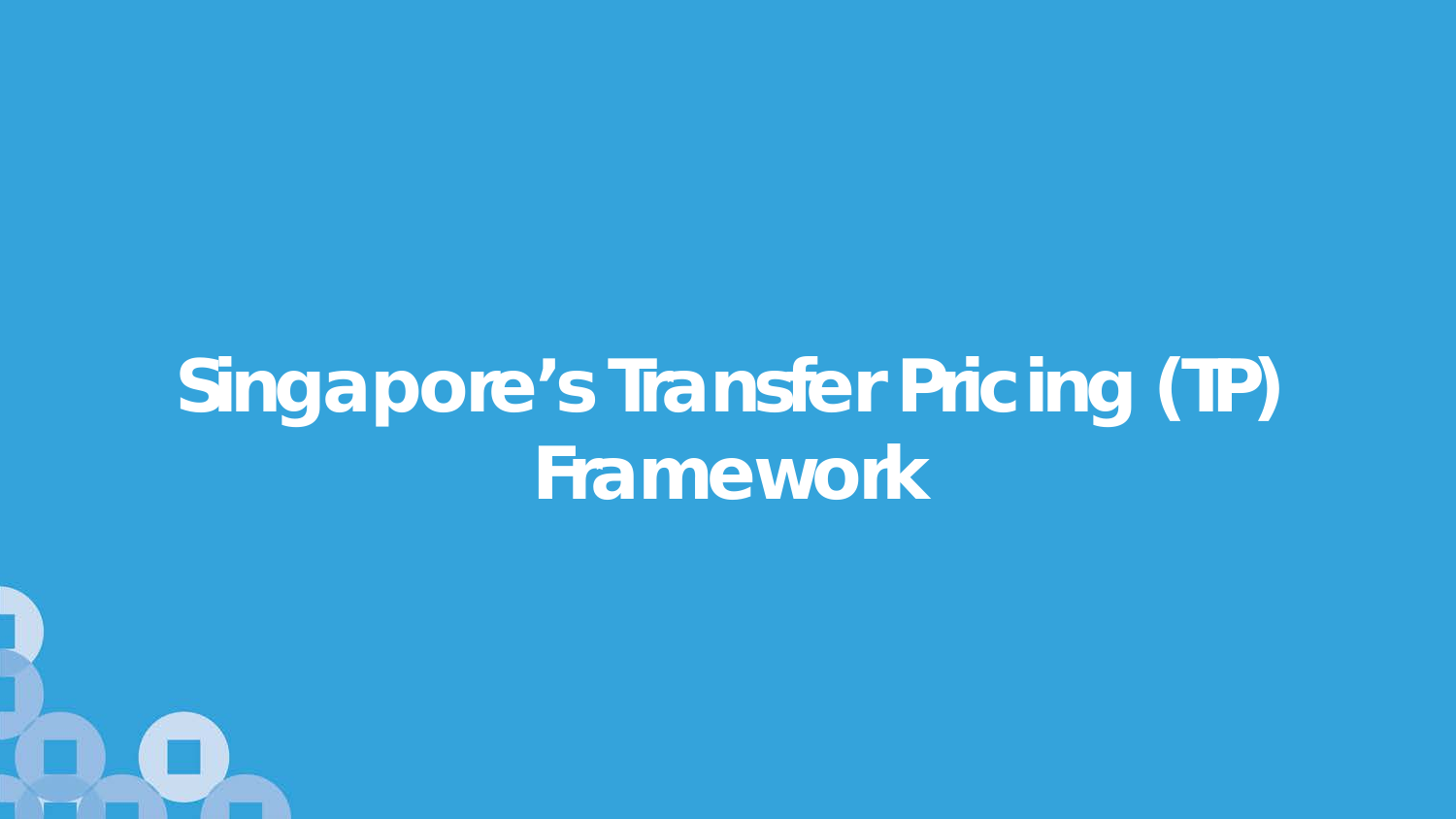## **Singapore's Transfer Pricing (TP) Framework**

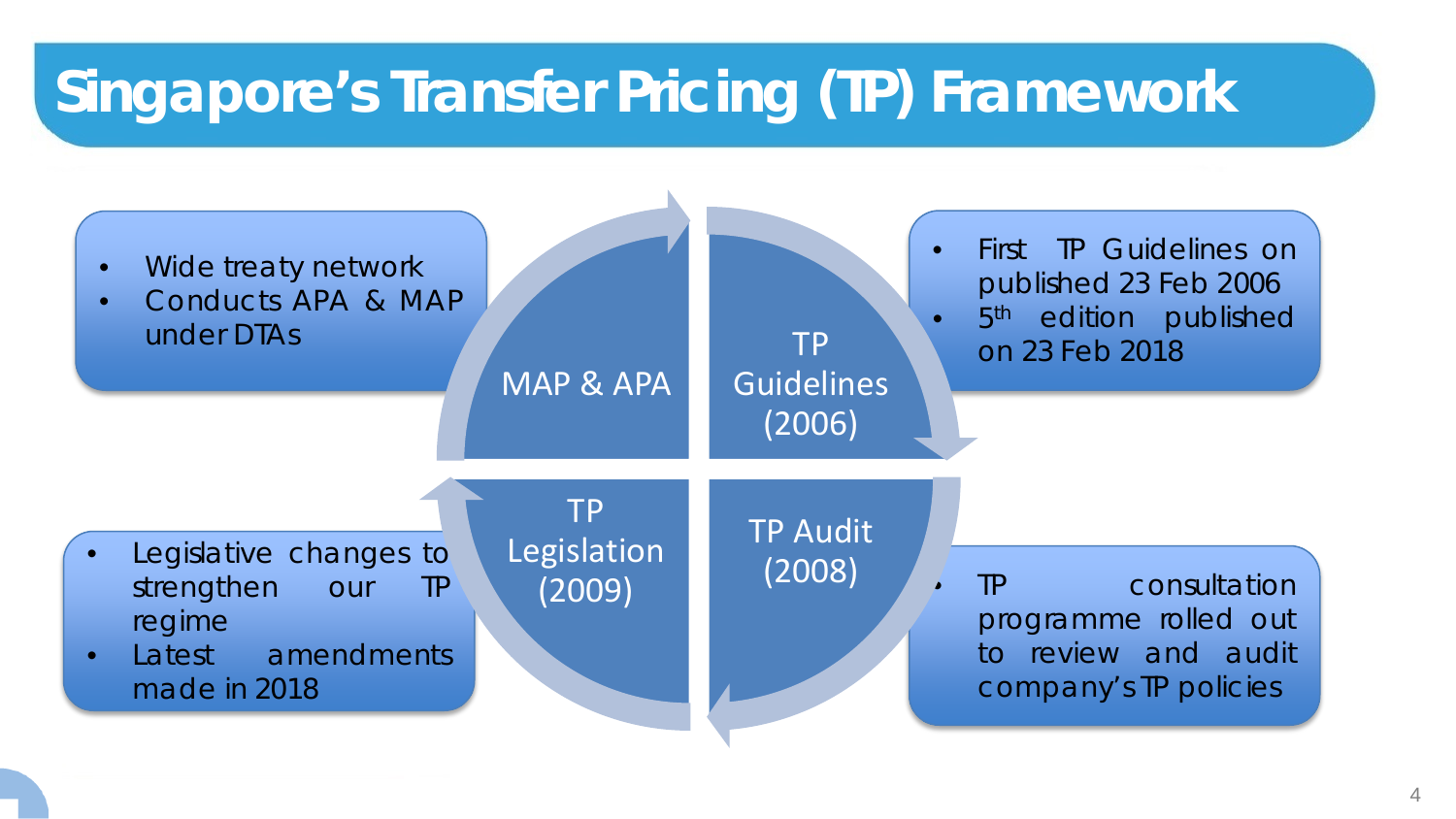# **TP Guidance on Related Party Services**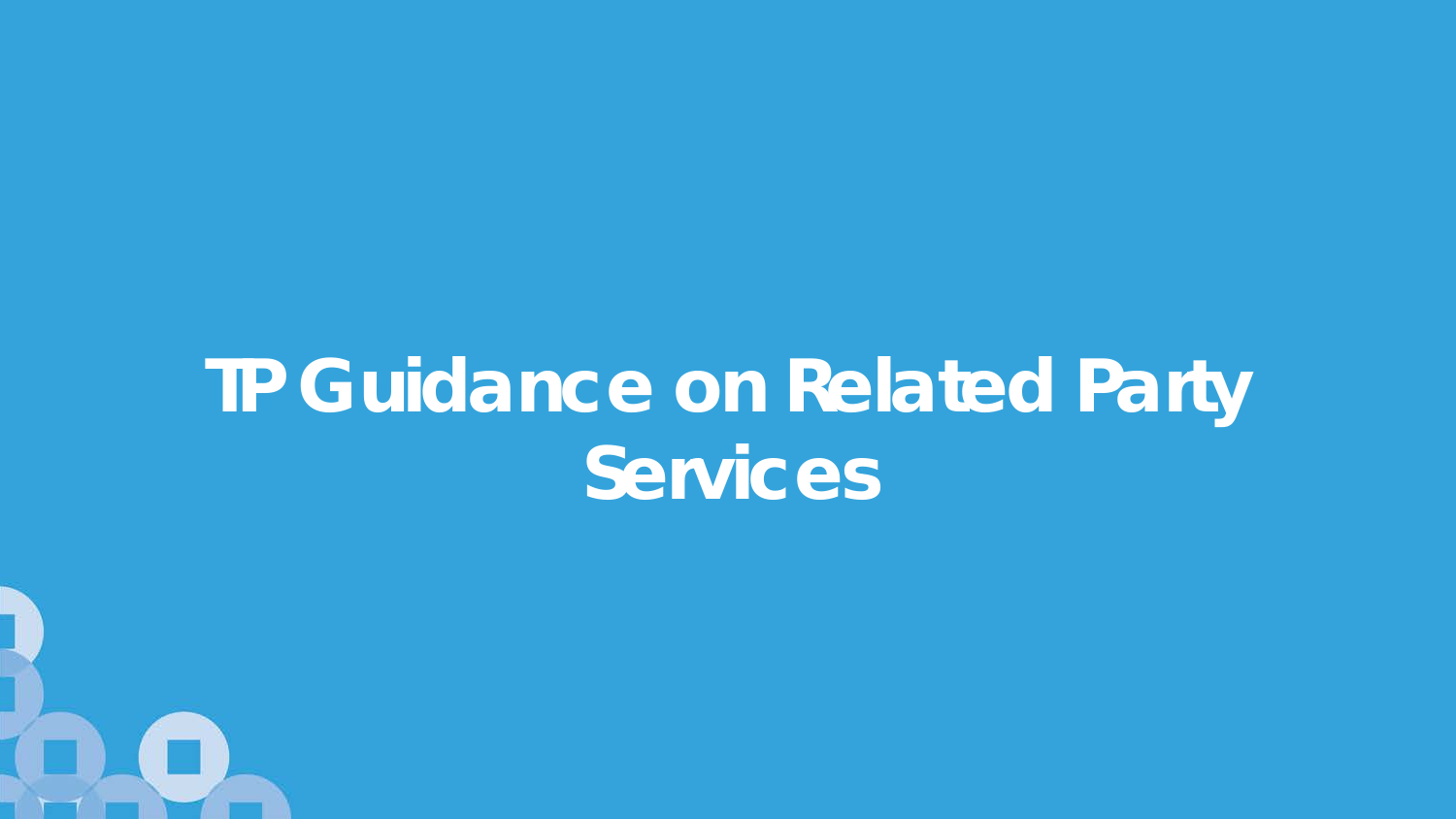#### **TP Guidance on Related Party Services**

- Introduced in 2009
- Administrative practice of **5% mark up** on costs for **routine support services that falls within the prescribed list.**

**Conditions**

- Services provided fall within prescribed list
- Does not offer the same services to third parties

#### **Benefits to taxpayer**

• Not required to do TP study and prepare TP documentation if they are able to meet the conditions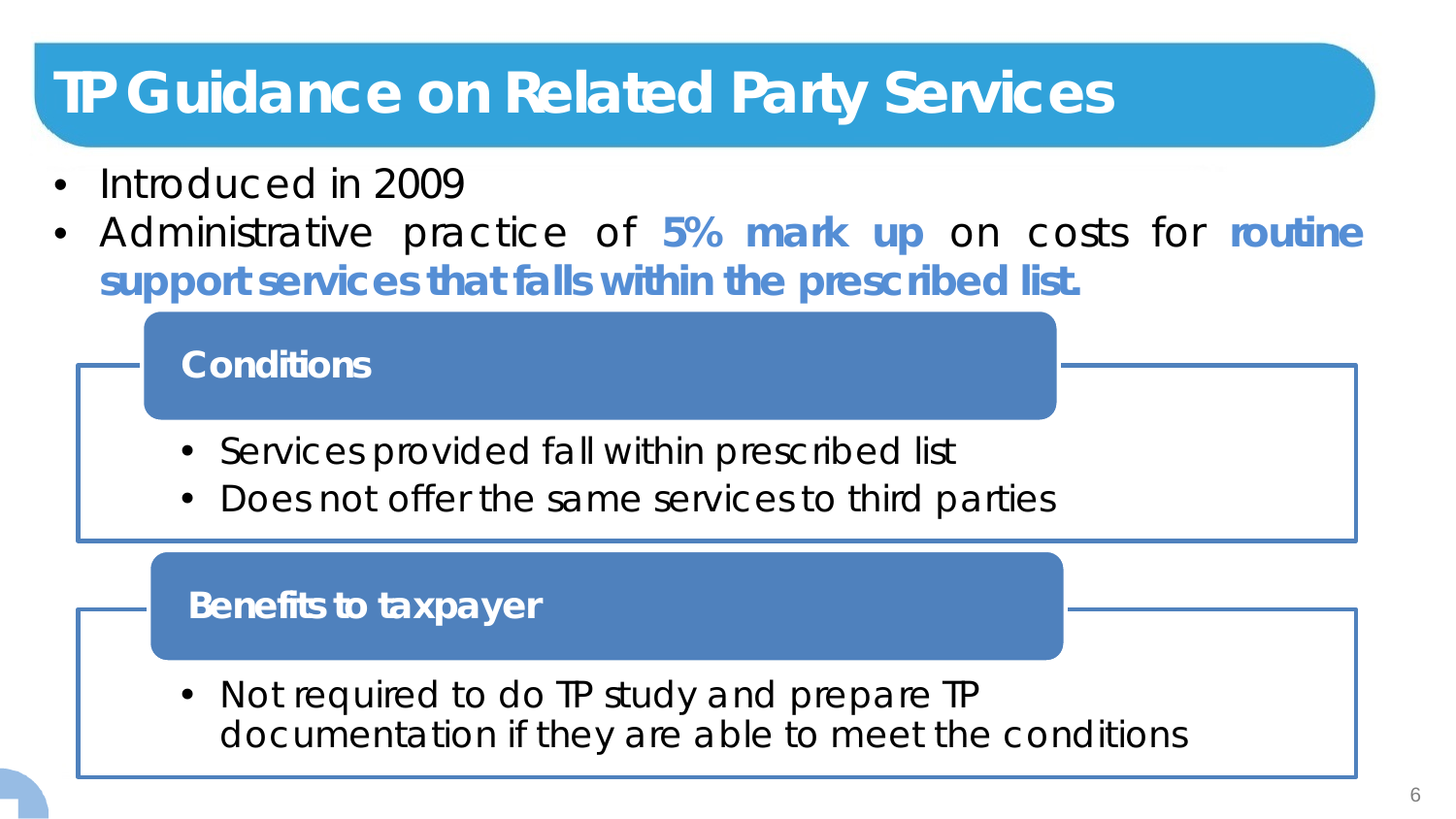## **TP Guidance on Related Party Services**

- Specified list of routine support services
	- Accounting and auditing
	- Accounts receivable and accounts payable
	- **Budgeting**

- Computer support
- Database administration
	- Employee benefits administration
	- Payroll
	- Staffing and recruitment
	- Training and employee development
	- General administration
	- Legal services
	- Corporate communications
	- Tax

List is reviewed regularly to ensure (i) services are those commonly provided on an intragroup basis across many industries; and (ii) do not have significant markup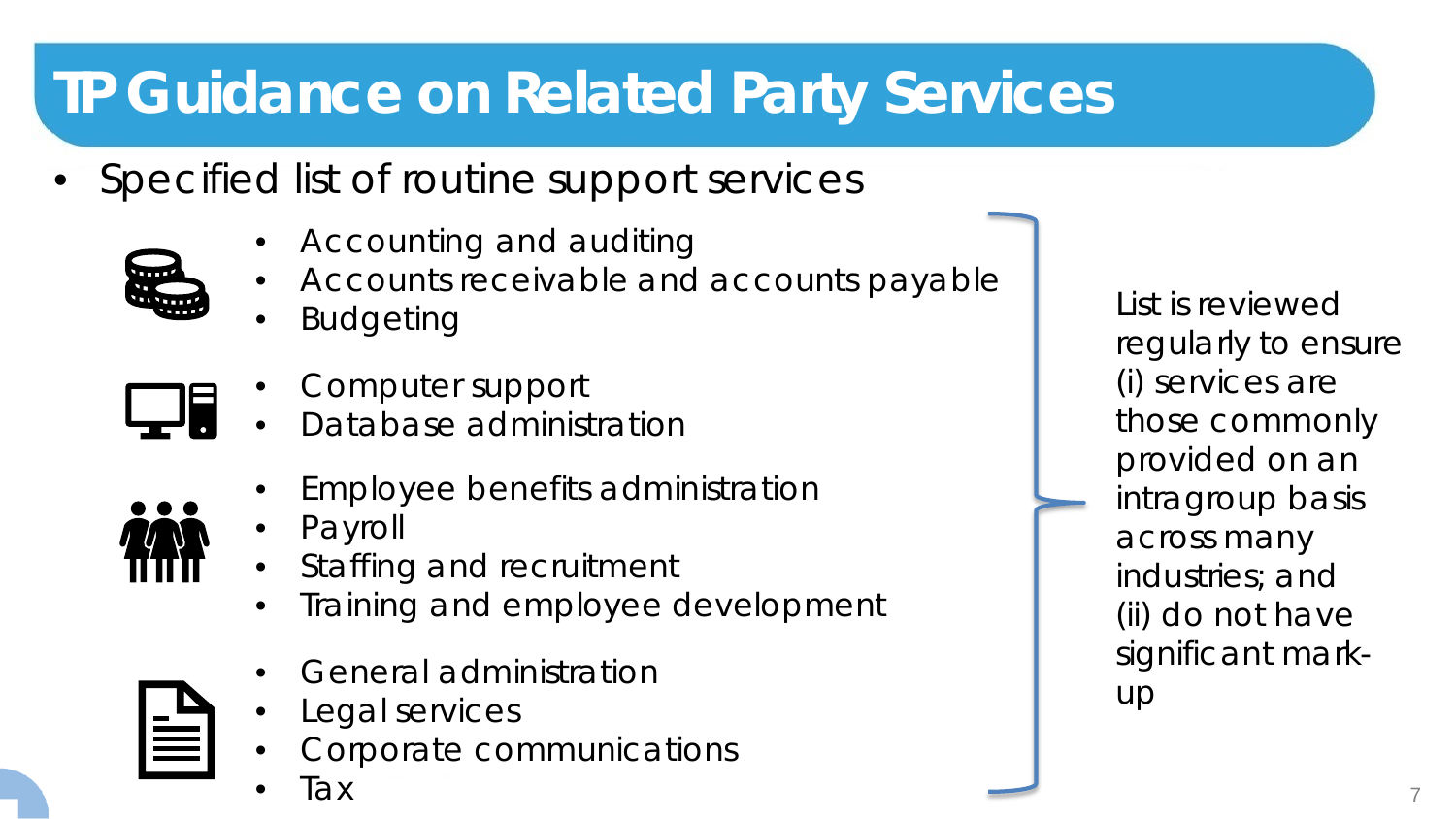#### **Low Value-adding Intra-Group Services**

• Taxpayer allowed to adopt OECD's simplified approach and apply **5% mark up** on costs of **low value-adding intra-group services ("LVAS")**

**Conditions**

- Services meets the definition of "LVAS"
- Counterparty's tax administration also adopts the OECD simplified approach

#### **Benefits to taxpayer**

- If routine support service is not within IRAS' prescribed list
- Not required to do TP study and prepare TP documentation if they are able to meet the conditions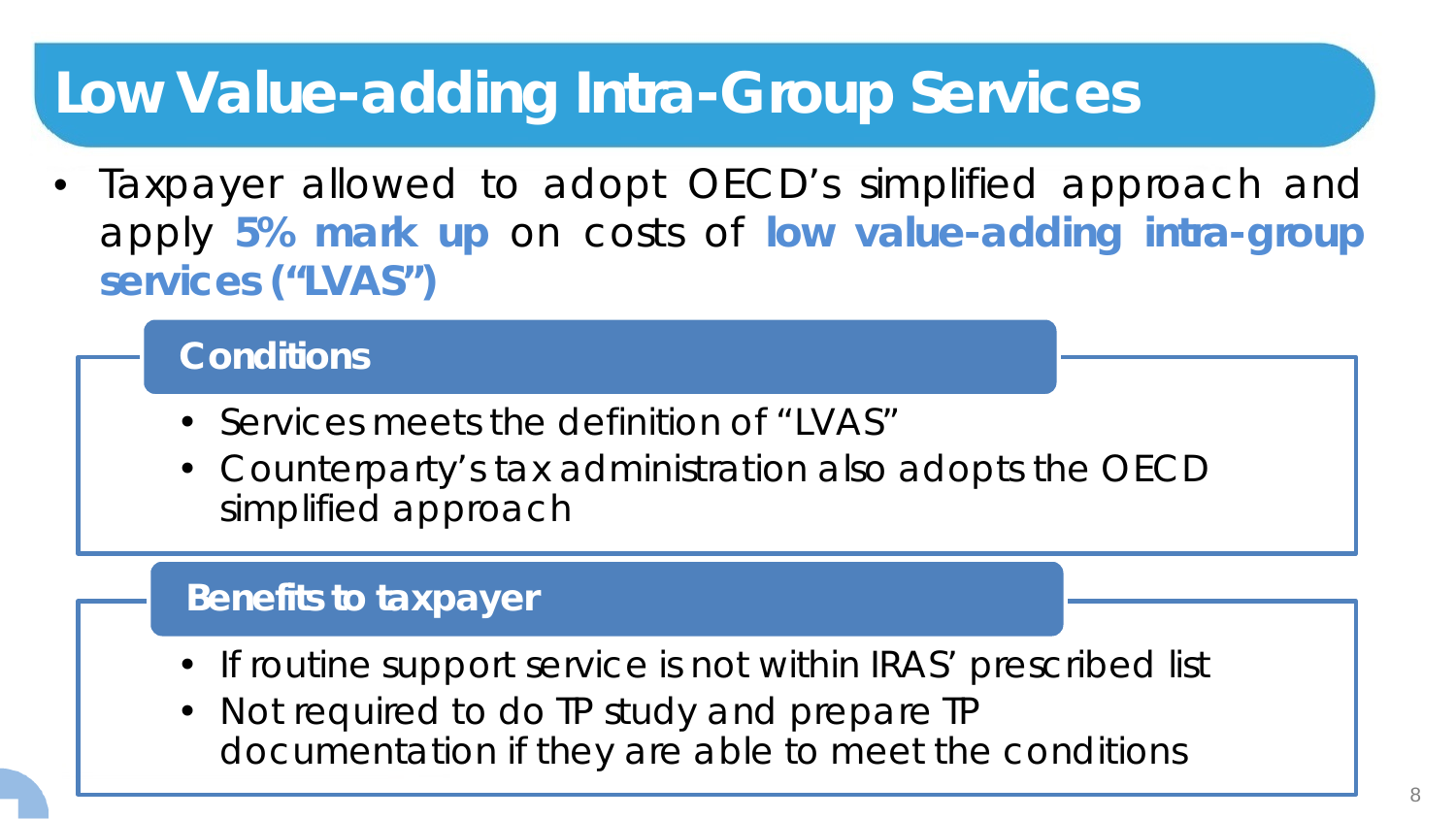### **Experiences from Audit Cases**



#### **Determination of routine support services**

- Different views on whether the services rendered are routine support services that fall within the prescribed list
- Services that are regarded as "routine" in nature by taxpayer but are not within the prescribed list



#### **<sup>2</sup> Determination of cost base**

• Accurate identification of the cost base and allocation of cost, especially when services are rendered to multiple recipients



#### **<sup>3</sup> Application of the benefit test**

The types of benefits accrued to service recipients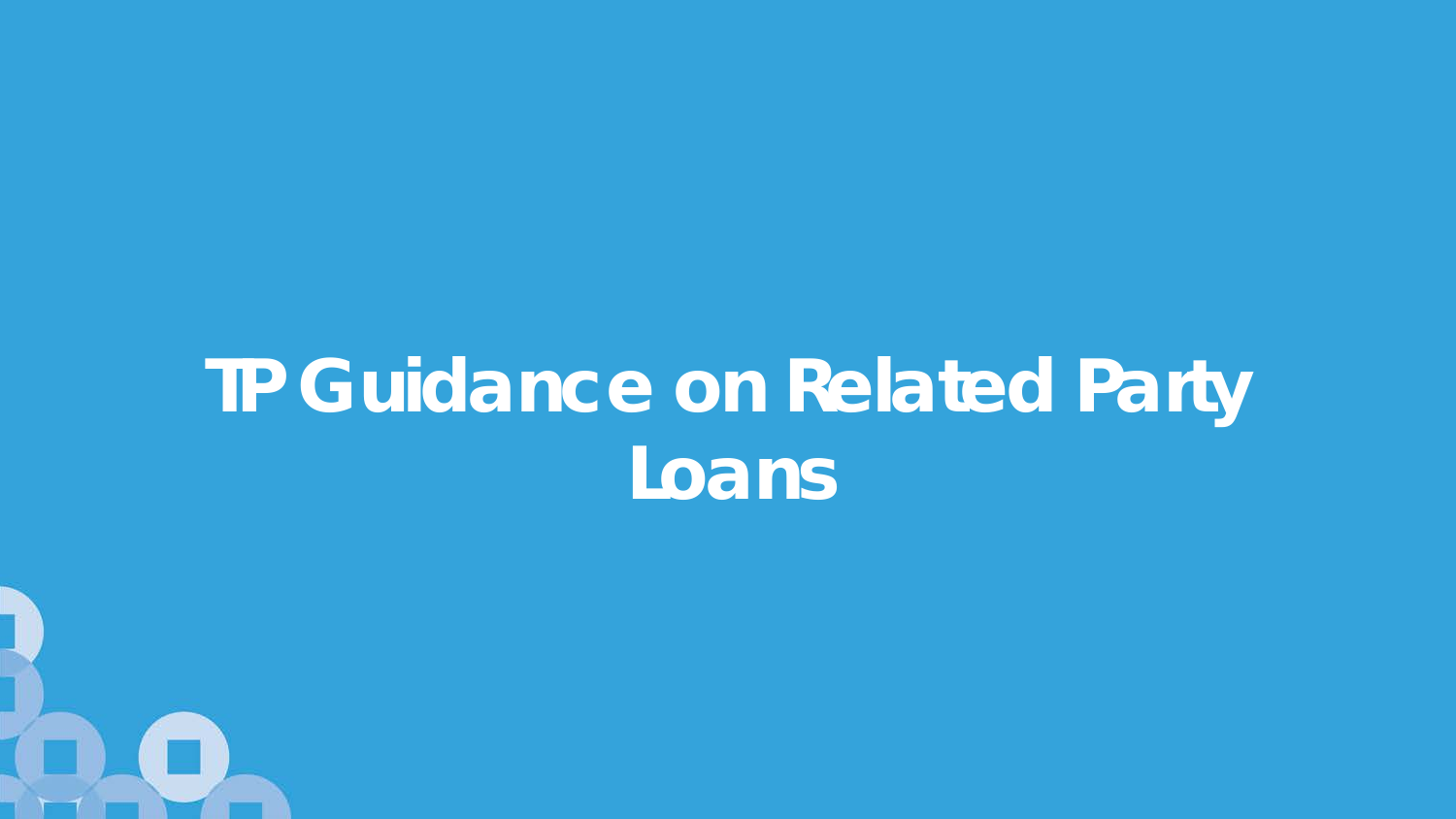- **Indicative margins on related party loans was introduced with effect from 2017**
	- The indicative margins are published on IRAS' website and updated at the beginning of each year**.**
	- Serves as useful reference point to taxpayers, especially Small and Medium Enterprises (SMEs)
	- Taxpayer can apply the published indicative margin, but is not mandatory
- Applies to both SGD and foreign currency denominated loans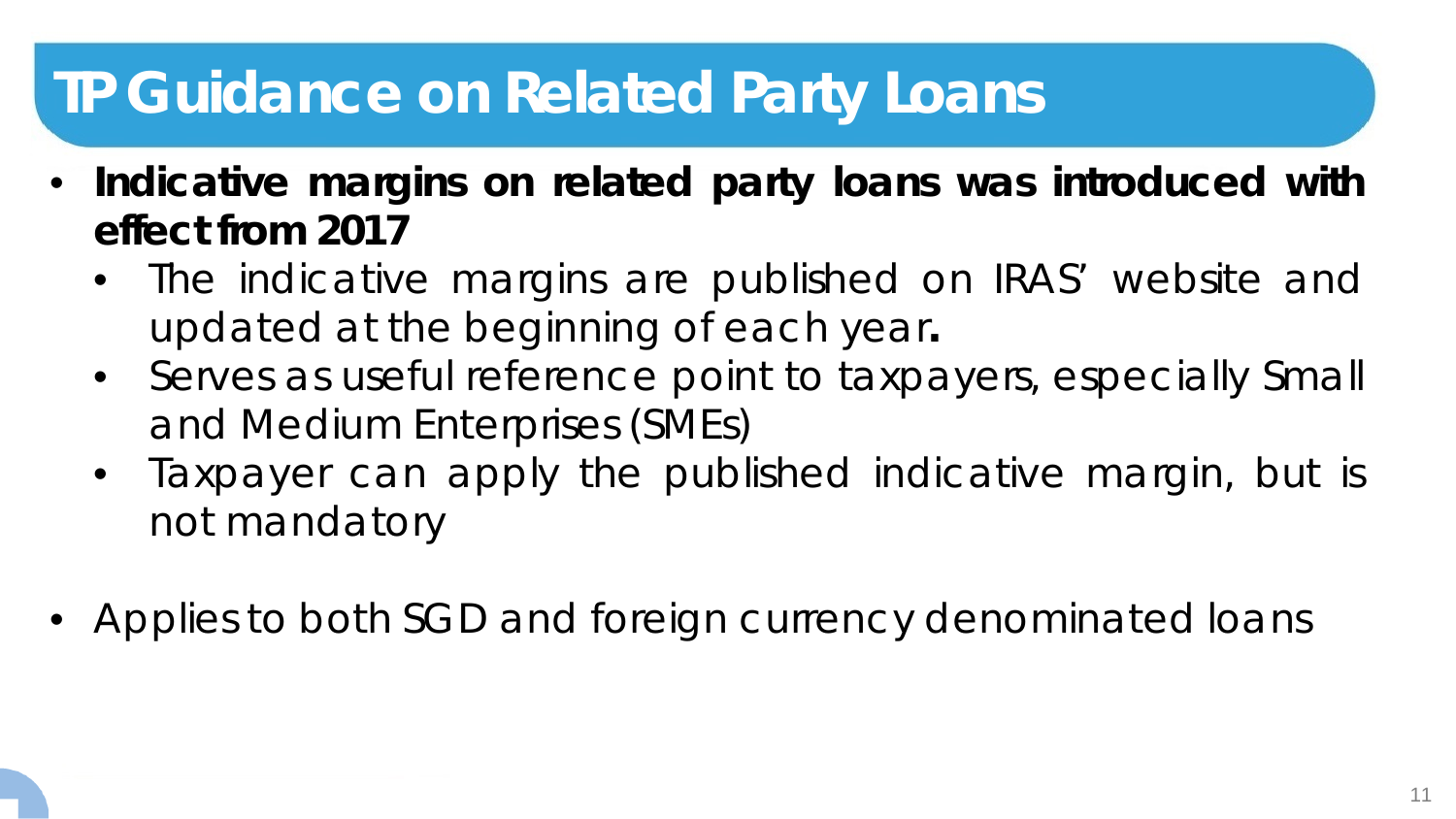• **Indicative margins on related party loans**

#### **Conditions**

• Applicable to each related party loan committed and does not exceed S\$15 millions at the time the loan is obtained or provided

#### **Benefits to taxpayer**

• Not required to do TP study and prepare TP documentation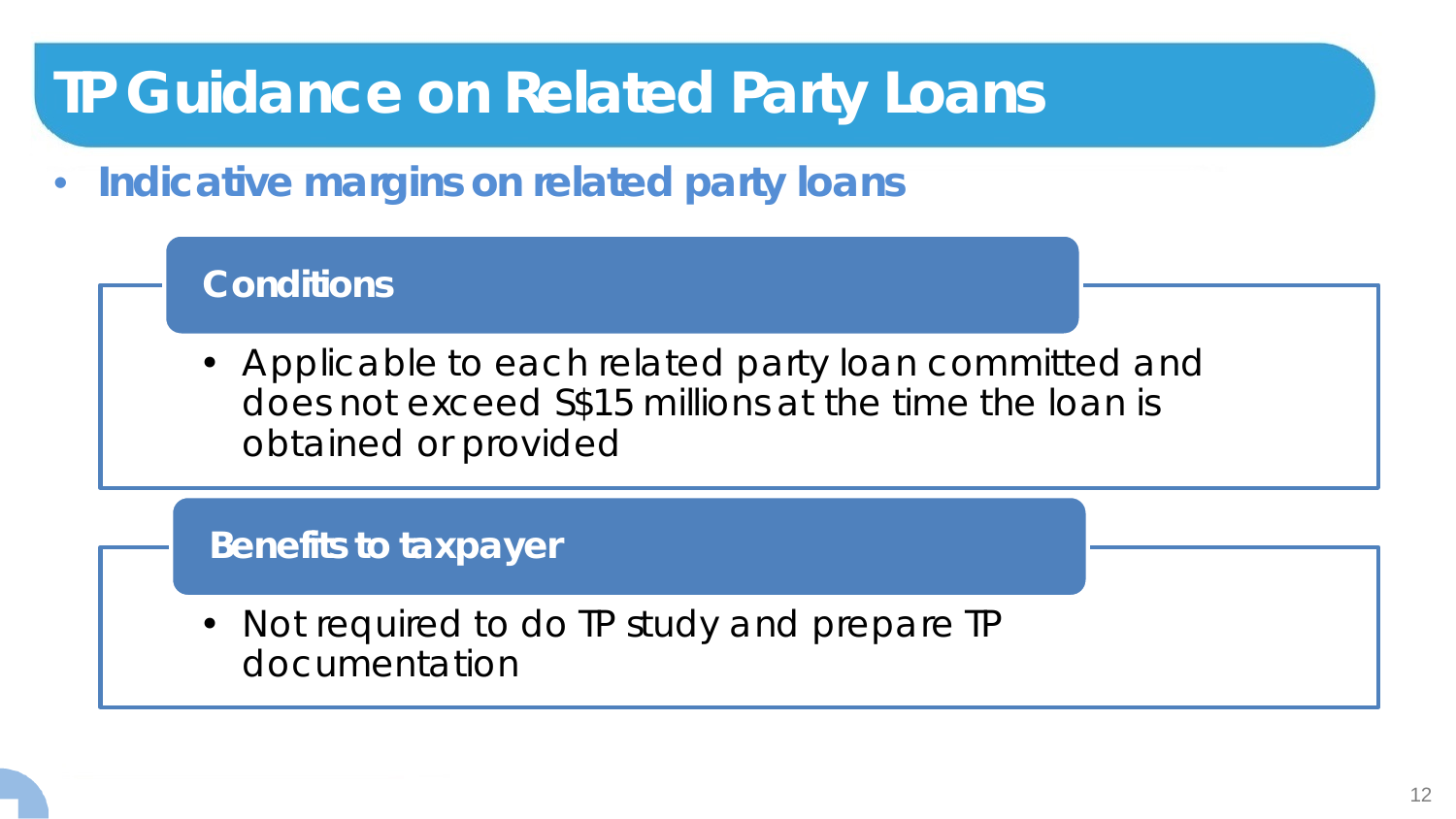• **Indicative margins on related party loans**

| Related party loan not exceeding S\$15 million<br>obtained or provided during the period | Indicative margin        |
|------------------------------------------------------------------------------------------|--------------------------|
| 1 January 2017 to 31 December 2017                                                       | $+250$ bps<br>$(2.5\%)$  |
| 1 January 2018 to 31 December 2018                                                       | $+175$ bps<br>(1.75%)    |
| 1 January 2019 to 31 December 2019                                                       | $+175$ bps<br>(1.75%)    |
| 1 January 2020 to 31 December 2020                                                       | $+200$ bps<br>$(2.00\%)$ |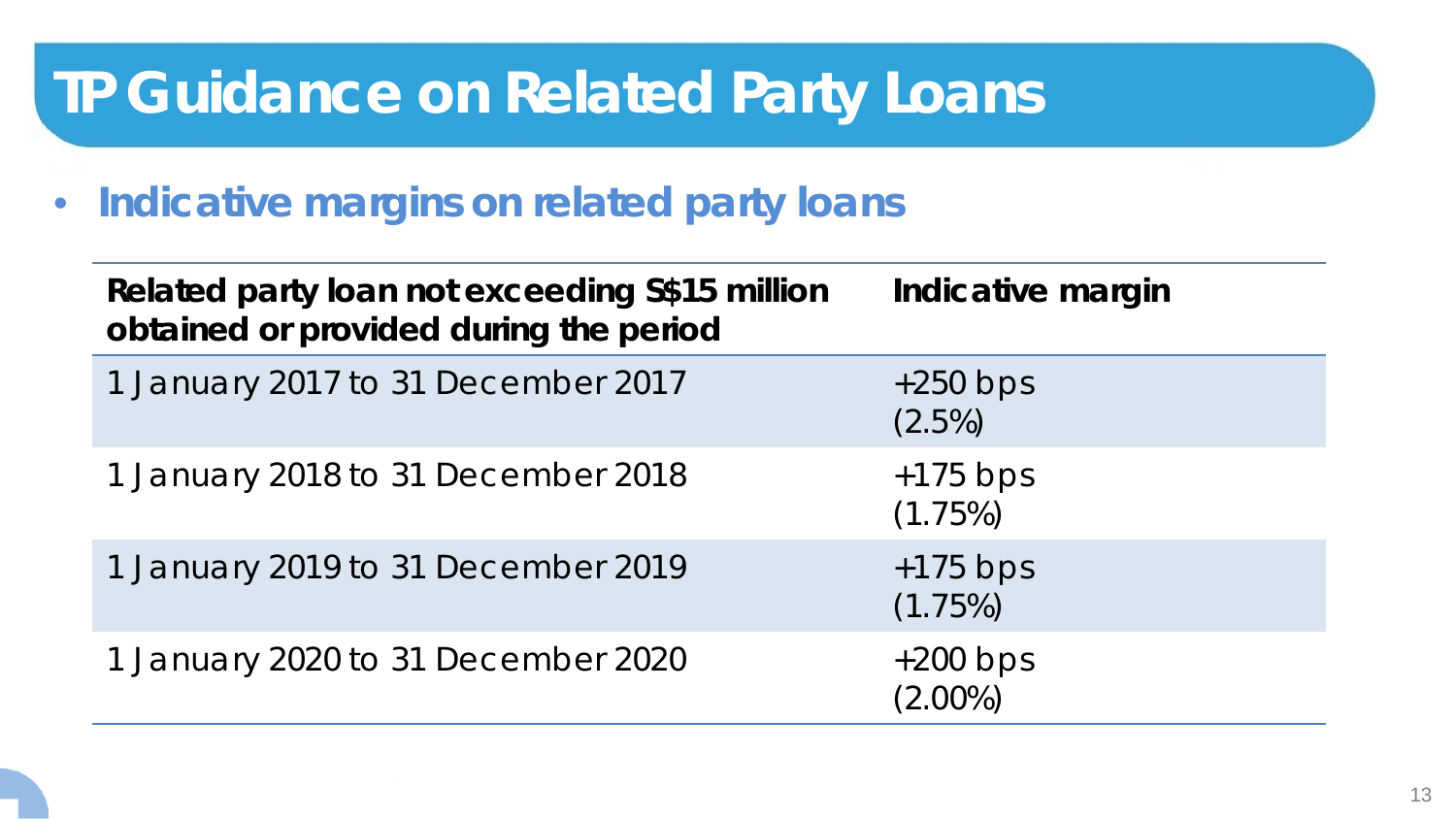### **TP Guidance on Related Party Loans - Example**

• Indicative margin published in IRAS website during the period 1 January 2018 to 31 December 2018 is +175 bps (1.75%)

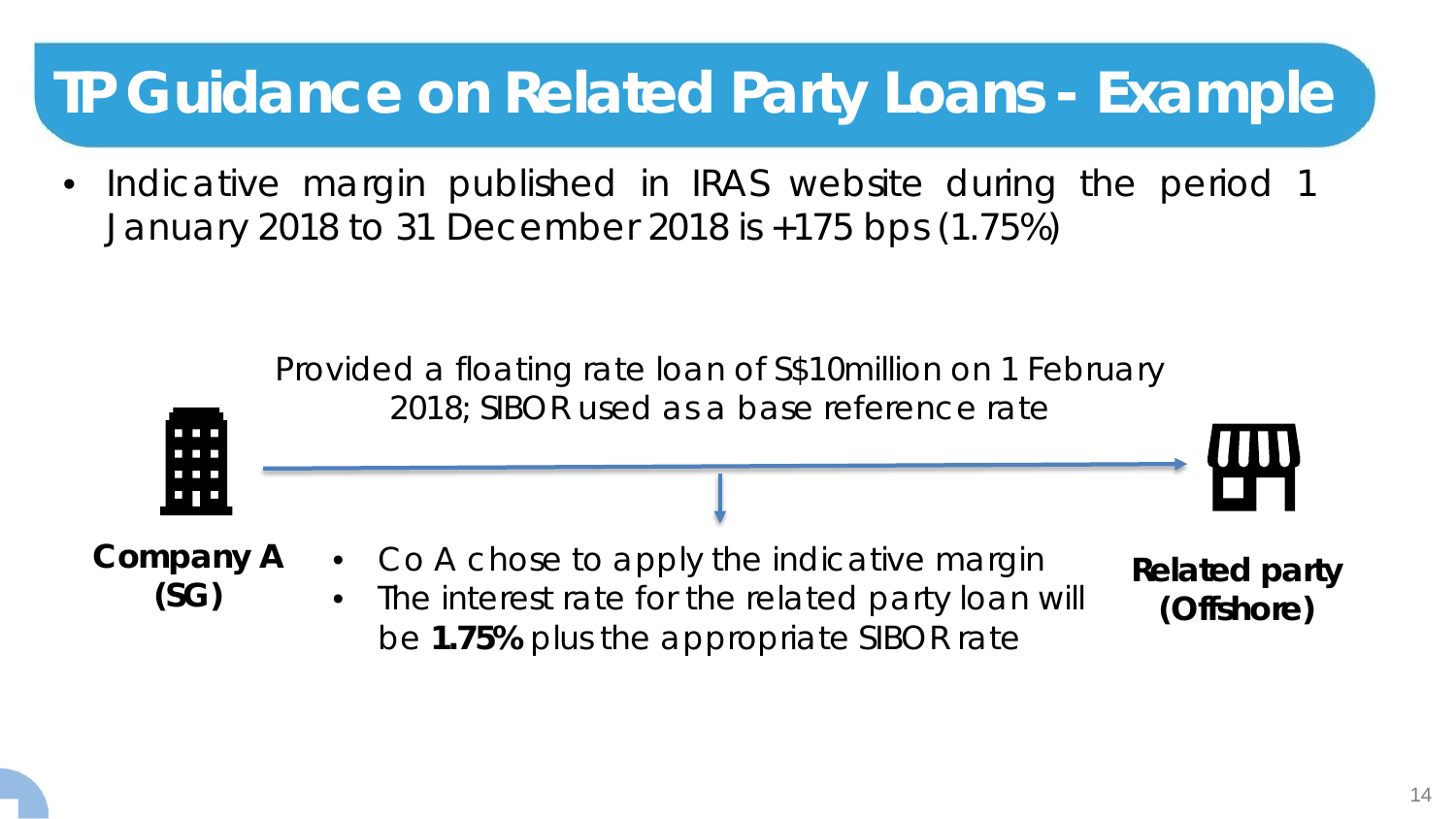## **Experiences from Audit Cases**



#### **Determination of actual amount of loan**

- Especially for loans disbursed by tranches.
- Should be based on the loan committed and not the loan utilised.



#### **<sup>2</sup> Ascertaining the appropriate base reference used by taxpayer**

• Whether the base reference (e.g. LIBOR, SIBOR or other reference rates) are more appropriate than applying the indicate margin on the base reference rate.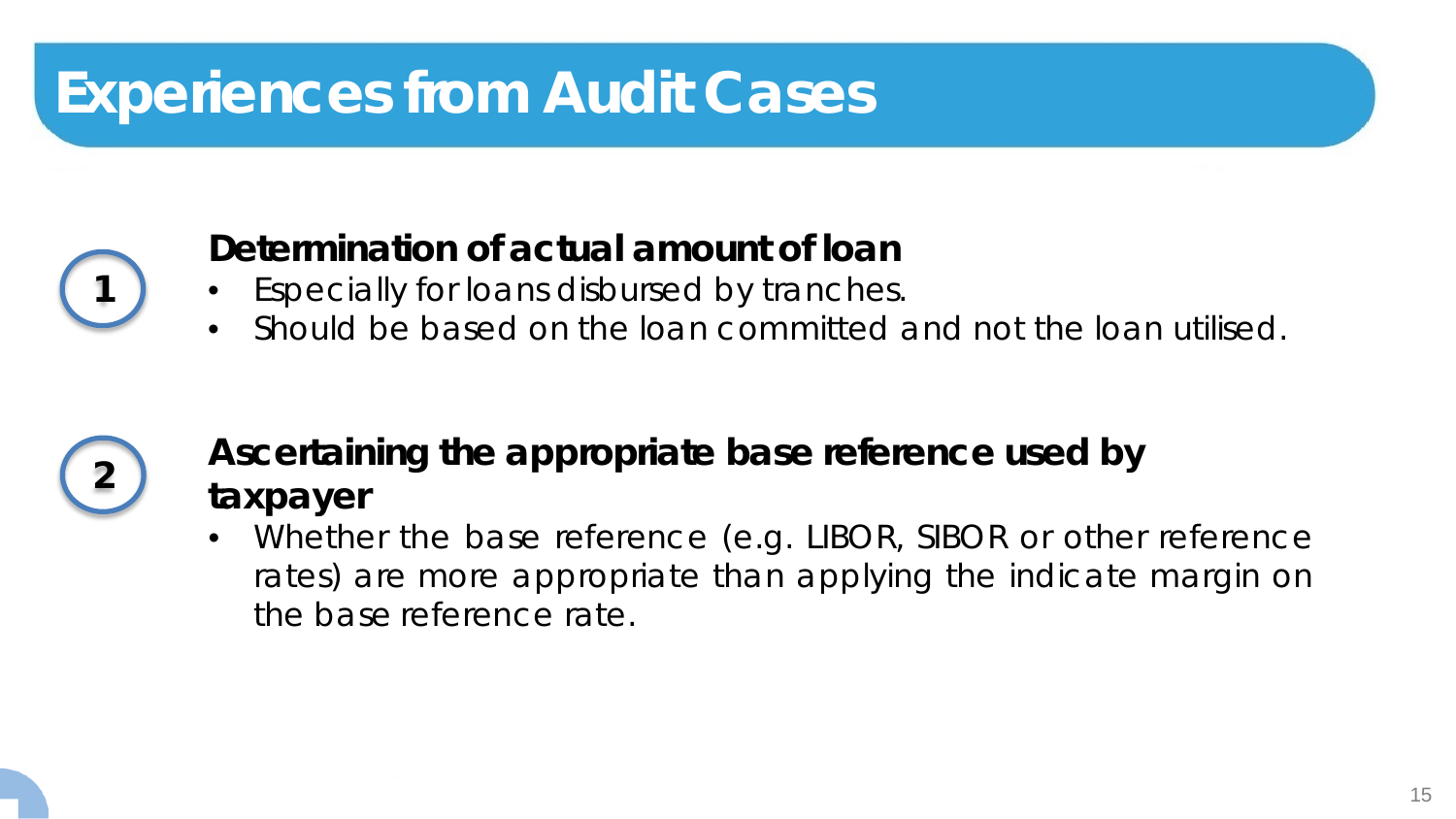# **Transfer Pricing Documentation**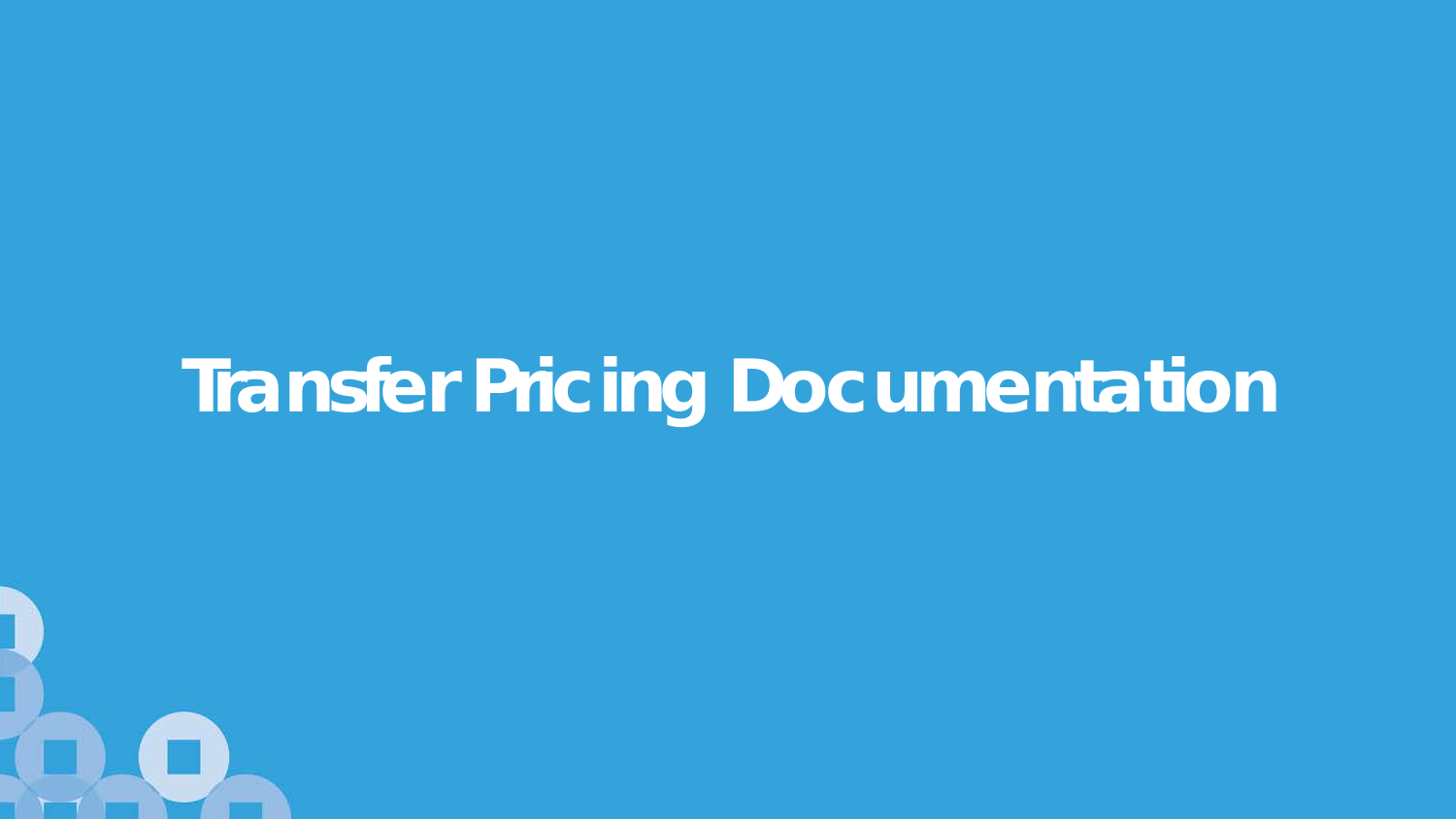### **Transfer Pricing Documentation**

Taxpayers are not expected to prepare transfer pricing documentation under the following situations:

- Revenue not more than S\$10m
- Domestic transactions subject to same Singapore tax rates
- Domestic loans where lender is not in the business of borrowing and lending
- 5% cost mark-up is applied to related party routine support services
- Indicative margin is applied to related party loans
- Transactions covered by an advance pricing arrangement
- Value of transactions does not exceed certain thresholds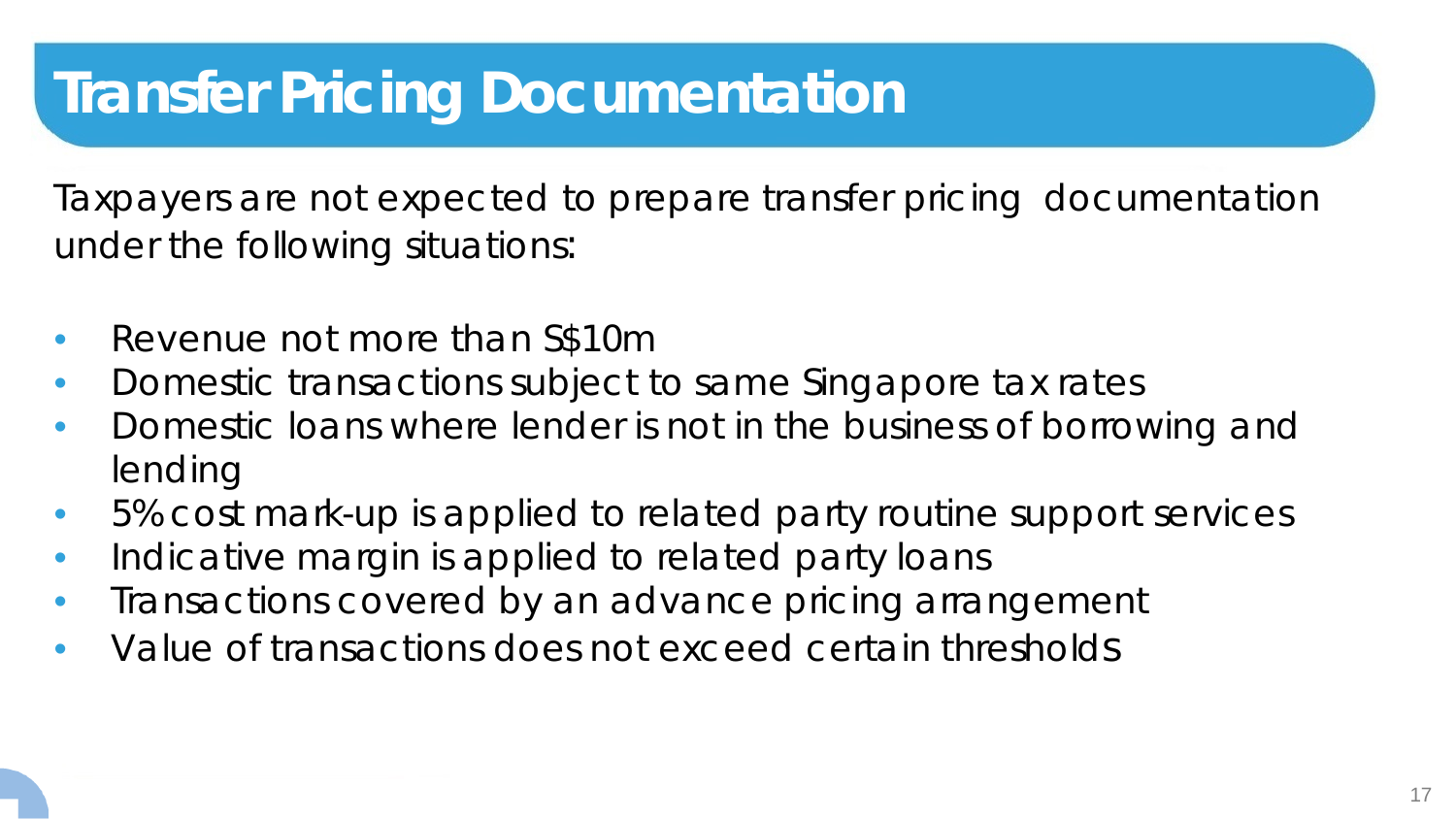## **Transfer Pricing Documentation**

Category of transactions not exceeding certain value

**Thresholds (S\$) per financial year**

- Purchase of goods from all related parties
- Sale of goods to all related parties
- Loans owed to all related parties
- Loans owed by all related parties

All other categories of related party transactions. Examples – service income, service expense, royalty income, royalty expense, etc.

1 million per category of transactions

15 million